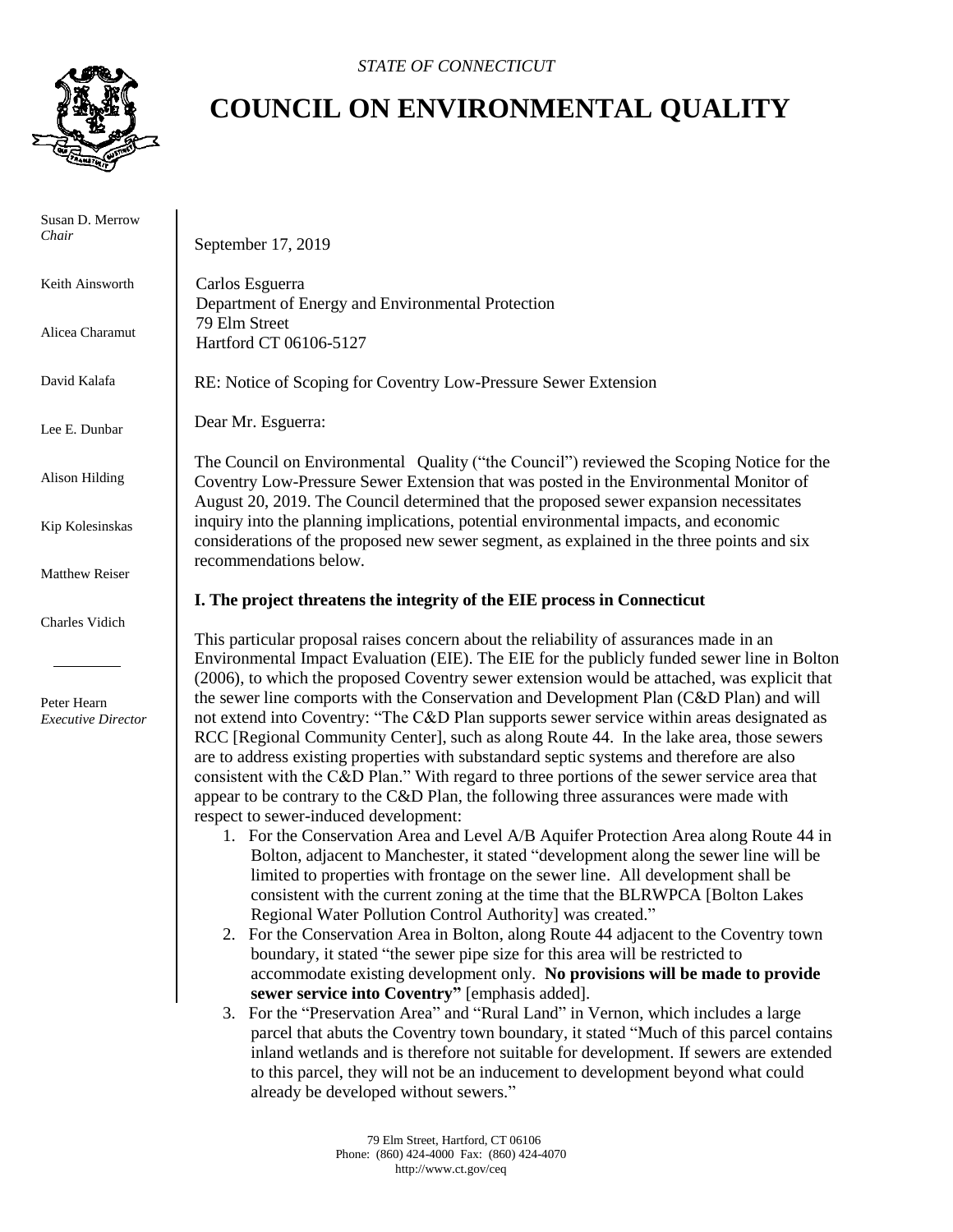This proposal to extend sewers into Coventry is an explicit contradiction of assurances made in the 2006 EIE for the publically funded Bolton sewer line. There is a public policy interest in upholding that specific public commitment.

**Recommendation 1:** It is incumbent on the Department of Energy and Environmental Protection (DEEP) to review the Coventry proposal to assess 1) what economic, ecological and regional planning objectives led to the assurance that the Bolton sewer line would not be extended; and 2) what conditions would be necessary in the proposed extension to comply with the objectives that led to that restriction for the Bolton sewer line?

## **II. Private projects that are totally dependent on public infrastructure warrant enhanced scrutiny for consistency with regional and local planning objectives**

The private funding of the proposed Coventry sewer project is not justification to escape the scrutiny that would be required if the project were publicly funded. The proposed Coventry segment is distinct from projects, like highways, that were built to accommodate additional users. It would not be possible were it not for the expenditure of public funds for the Manchester Sewage Treatment Facility and for the Bolton sewer line, that specifically excluded additional users.

For years the Department of Energy and Environmental Protection (DEEP) maintained that new, private infrastructure intended to tie into publicly funded infrastructure that is inconsistent with the State Plan of Conservation and Development (POCD) would not be approved, unless it is intended to solve an existing pollution problem. The rationale for the policy was explained by former Commissioner Gina McCarthy in a letter to State Representative Craig Miner on May 5, 2005, "but for the consistent [with the POCD] publicly funded wastewater infrastructure, the private project could not occur".

On May 20, 2015 DEEP issued a memo stating that in the interest of eliminating redundancy, it will be the responsibility of the Water Pollution Control Authority to ensure that all the design and administrative requirements are met and to assure "that the project is consistent with the requirements of current state and local plans of conservation and development". Such an assertion with regard to the Coventry expansion is problematic since there are goals in state, local and regional planning documents that it jeopardizes.

The State's POCD for the Coventry service area shows it to be predominantly an area of Local Conservation Priority due to the presence of prime farmland soils and adjacent to active agricultural lands. The Capitol Region Council of Government's Plan of Development does not specifically identify a sewer service area. To the contrary, it contains the objective to "discourage the joint extension of sewer and water service into unsewered rural areas, except for sewer extensions in areas planned for significant commercial or industrial development".

Coventry's Plan of Conservation and Development (2009) noted that the "Authority should consider sewer plant expansion and/or connecting to another town's sewer system within the next ten years. Connecting to Bolton's planned sewer system to resolve existing septic issues on Route 44 at the Bolton line should be explored." That recommendation was intended to resolve potential environmental and health issues associated with "septic issues" and not economic development. The sole reason identified in the Scoping notice for the Coventry sewer extension is "economic development".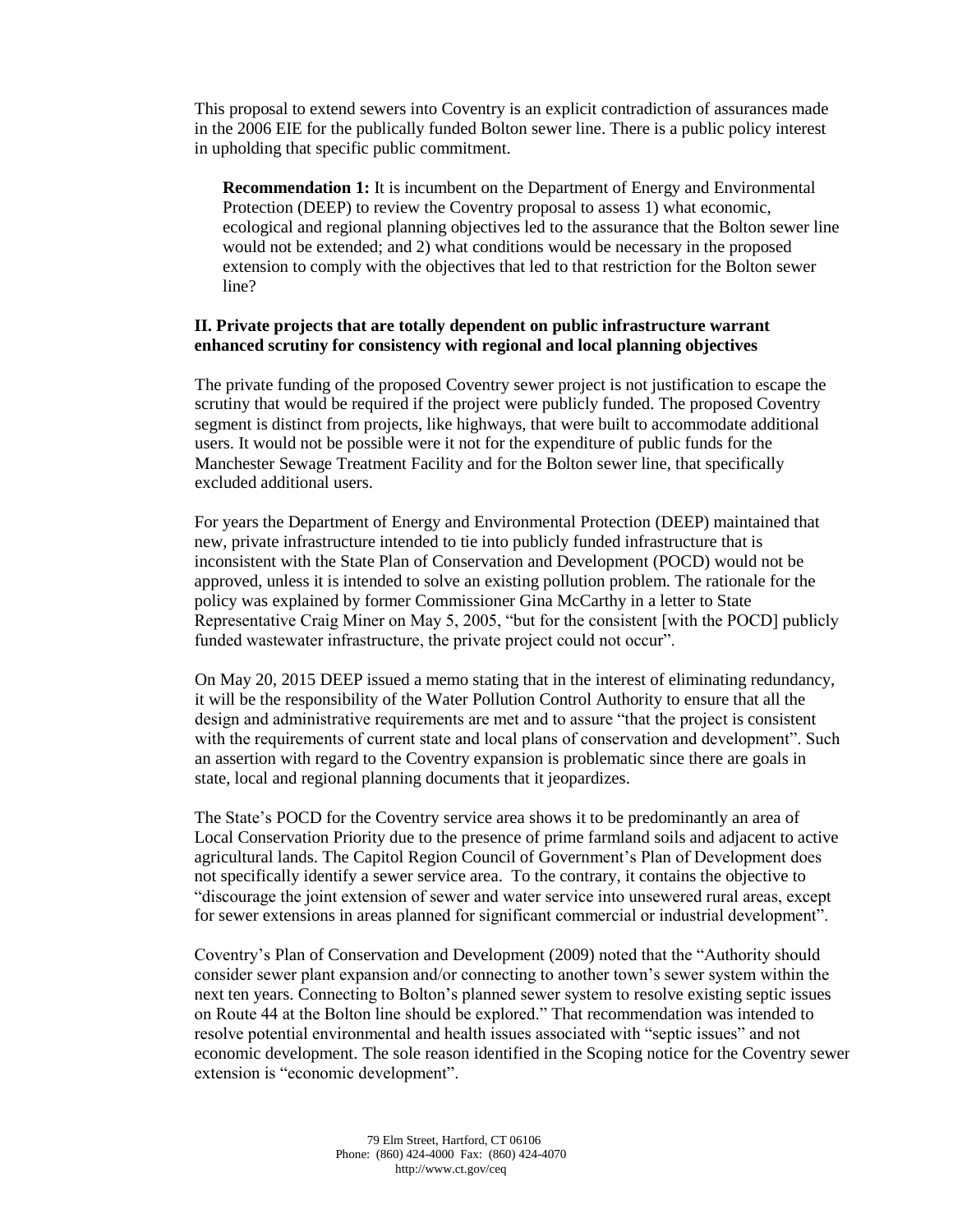**Recommendation 2:** Because the Coventry extension would include an area that is explicitly excluded from sewer service, in State, regional and local planning documents, it is incumbent on DEEP to request documentation of septic system failures that might justify the expansion into Coventry. If there are such failures, DEEP should require conditions to prevent the secondary development that was clearly intended to be avoided in Bolton, and to prevent unrestrained growth along Route 44 in Coventry, which abuts valuable agricultural soils and resources

**Recommendation 3:** An adjustment by DEEP to its May 2015 policy that depends on a local review to determine conformity with state and local Conservation and Development Plans is appropriate in instances, like this, where infrastructure projects are explicitly excluded, or not addressed, in the original EIE that created the infrastructure upon which the new project is dependent.

A corollary issue in this proposed expansion is project segmentation. Dividing large projects into smaller components is generally discouraged in environmental analysis. Segmentation can obscure the impacts of a large project because it is never examined in its entirety. In this case, project segmentation would be a consequence of private investments that normally would escape an impact analysis. There is a need for close examination by DEEP of the proposal's latent regional impacts.

## **III. There are environmental and economic considerations that need review prior to acceptance by DEEP of a revision of the funding agreement that is in place for the Bolton sewer line**

In the 2006 EIE for the Bolton sewer line there was no assessment of the environmental and economic impacts of a Coventry extension.

The discharge point for the proposed 2,000 foot sewer extension would be the Manchester Water Pollution Control Facility (WPCF) with discharge to the Hockanum River, which leads to the Connecticut River and then Long Island Sound. The Hockanum River is included on the Connecticut Impaired Waters List in the 2018 Water Quality Report to Congress. It is listed as not supporting aquatic life in 23 of the approximately 26.3 miles that were assessed. The Scoping Notice predicts an increase in flow to the Manchester WPCF of between 9,329 and 29,027 gallons per day (GPD). Adding to the nutrient load for the Hockanum River via the Manchester WPCF, if not necessitated by greater environmental impacts associated with the absence of alternative wastewater treatment options, may exacerbate water quality issues in the Hockanum River.

**Recommendation 4:** Before any decision is made regarding expansion of the sewer line, an assessment of the indirect and direct impacts of the proposed extension should be required. It should include mitigation strategies to reduce potential impacts on: water quality and recharge of ground water, wetlands, environmentally sensitive areas, prime agricultural farmland, wildlife habitat, endangered or threatened species and on State and regional planning goals.

The Scoping Notice states that "As owners of the properties in the service area wish to connect to public sewers, they would enter into a developer's agreement with Coventry, and pay for any construction needed to extend sewers up to and onto their properties. The owners would each purchase, install, and maintain a sewage grinder pump that meets Coventry and Bolton Lakes Regional Water Pollution Authority (BLRWPCA) specifications."